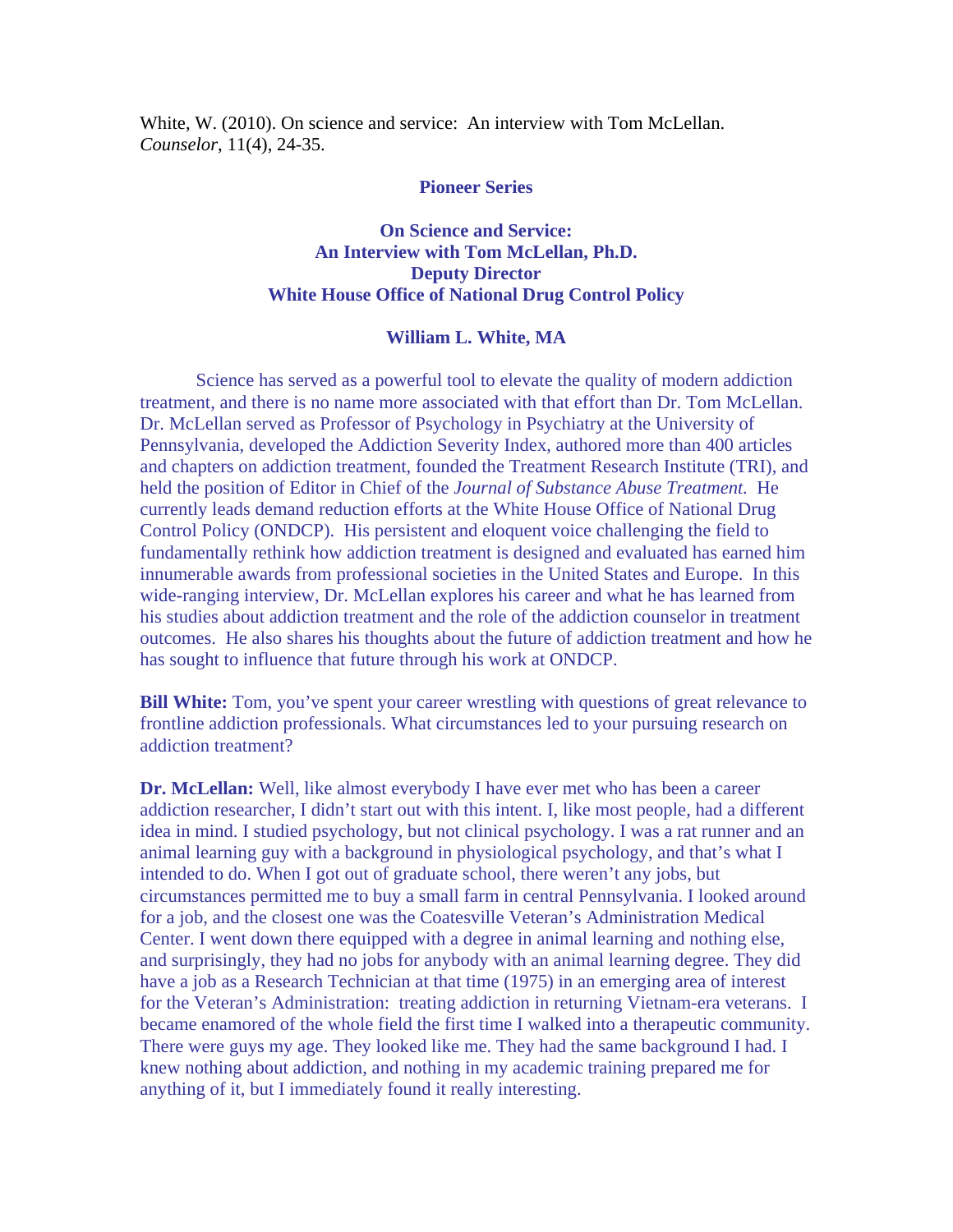**Bill White:** One of your early interests there was the relationship between patients' drug choices and particular types of psychiatric disorders. How did that interest develop?

**Dr. McLellan:** Well, once again, there was no planning involved. I was a junior faculty member at the Coatesville Veteran's Administration Medical Center. At that time, they had about 3,000 residential beds that were constantly filled with people who had psychiatric illness, really quite severe psychiatric illness. This was the era of the first patients' rights movement, and it fell to me to evaluate a random sample of patients and ask them confidentially about their satisfaction with all manner of things, like their treatment, the food, the doctors, and all of that. Well, in the course of this, I was able to insert some additional questions about whether there had been any drug use in their history. And indeed there was. More importantly, many of them were actively involved in using alcohol and other drugs right on the campus. I was amazed by that—showing my naïveté—so that was the first report. But the second report was a little more interesting.

 Because I had interviewed these individuals without any kind of background, I later went and looked up their diagnoses. It turned out that their diagnoses were quite related to the kinds of drugs that they had been using. People who were diagnosed as depressed were often using a variety of depressant or tranquilizing drugs. People who were diagnosed with schizophrenia had histories of using amphetamine—there was very little cocaine use at that time. The people with alcohol and opiate use backgrounds had a variety of diagnoses. I wrote an early paper on this possible relationship.

 This led me to ask such questions of current patients, many of whom had been coming to the Veteran's Administration for a number of years. By tracing back their early psychiatric test results, I found over a six year period, in a sample of people who had returned to treatment every year for six years, that there was a progressive development of psychiatric problems that mirrored the actions of the drugs they were using. Particularly interesting were the changes in psychiatric diagnoses among people who used amphetamine/methamphetamine over a six year period. They moved from being treated primarily in the drug unit to being treated in the psychiatric unit, and finally into locked wards. It looked as though, after some period of time, the symptoms that were purely drug-related and temporary ultimately ended up being permanent or semipermanent. The same thing happened with people who used combinations of alcohol and depressants. Depression—significant, serious depression—was sustained. Also interesting, we saw no major changes in the psychiatric problems of people who used opiates or alcohol.

 As a point of potential interest to young researchers, I wrote these findings and tried to present them to the American Psychological Association, and they turned it down flat. A friend of mine said he thought it had some medical interest, and it was later a lead article in the *New England Journal of Medicine*. So, for young people who are starting out, don't get too worried if you get a rejection. The other point of interest is that much of what I've learned and done was not achieved through planned studies and experiments, but by being in a clinical situation and keeping my eyes open and listening to the clinicians and especially to the patients.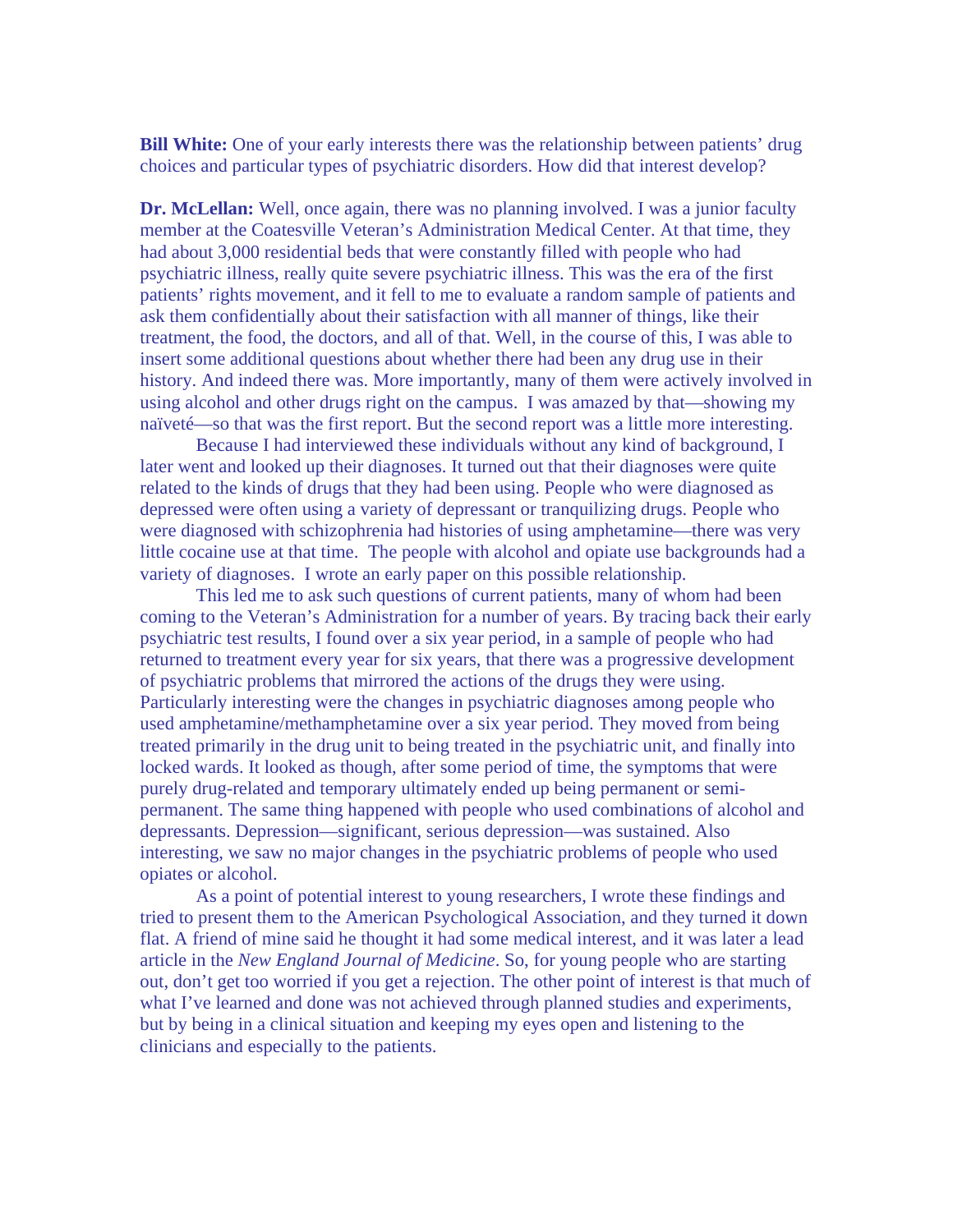**Bill White:** That reinforces for our readers the importance of observation and reflecting on those observations.

**Dr. McLellan:** Yes. Today, I'm in a policy office and haven't had patient contact for several years. I miss that very much. Very selfishly, if you don't have direct patient contact, it's very difficult to come up with sensible, relevant clinical ideas.

**Bill White:** Many of our readers at *Counselor* know you through your work developing the Addiction Severity Index. When you look back over the years since its original development, what are the most important things you have learned about the process of clinical assessment?

**Dr. McLellan:** There's a real theme emerging here. The Addiction Severity Index was completely unplanned. It was born entirely of clinical necessity. I was working in a residential therapeutic community, and every patient who came into treatment was clinically staffed. Staffing meant that you had—boy, these are the old days—a psychiatrist, a psychologist, a nurse, a counselor, a social worker, an employment counselor, and someone from administration. Every person who came in sat at the end of a table after they stabilized and were interviewed by all of these people from the various service areas. I was asked to develop something that would be easier and faster than this rather grueling 90-minute process. So I tried to distill the questions that had been asked by those various service representatives into questions that could be asked by somebody with far less training. I had two goals in mind: 1) getting an initial assessment of the severity of the various kinds of presenting problems, and 2) developing a sort of screen through which this initial assessment might lead to more detailed professional assessment.

 So being very proud of myself, I showed it to the clinical staff. They didn't like it one bit, primarily because it was filled with numbers, and the numbers couldn't really translate into something that they were used to—a nicely written, professional admission note and a treatment plan. So I said, "You don't want a researcher without a lot of clinical experience doing a treatment plan, so suppose I just summarize the information in each area into a single severity as a single number?" And that's what I did. I had already named it the Addiction Severity Index because I fully expected that all of the problems the employment, the legal, the medical, psychiatric, etc.—would be the direct result of the severity of the drug use. Well, I was amazed to find that that was not the case.

 People with the most severe drug problems often did not necessarily have the most severe employment or psychiatric problems. People with really severe psychiatric problems, for example, often did not have severe drug problems. I had named it an "Index" because I thought we could add up all the numbers into one single number, but that was clearly not possible given what we were finding. But more importantly, it suggested to me from the very beginning that "addiction related problems" can be related in very different ways. Some problems cause substance use; some problems result from substance use, and some simply emerge along with substance use as the result of genetic, personality, or environmental conditions. This was one of the most important things I ever learned about addiction. Like many of the people I meet in my current job, I too thought that if you just reduce the drug use, all the other "drug related" problems would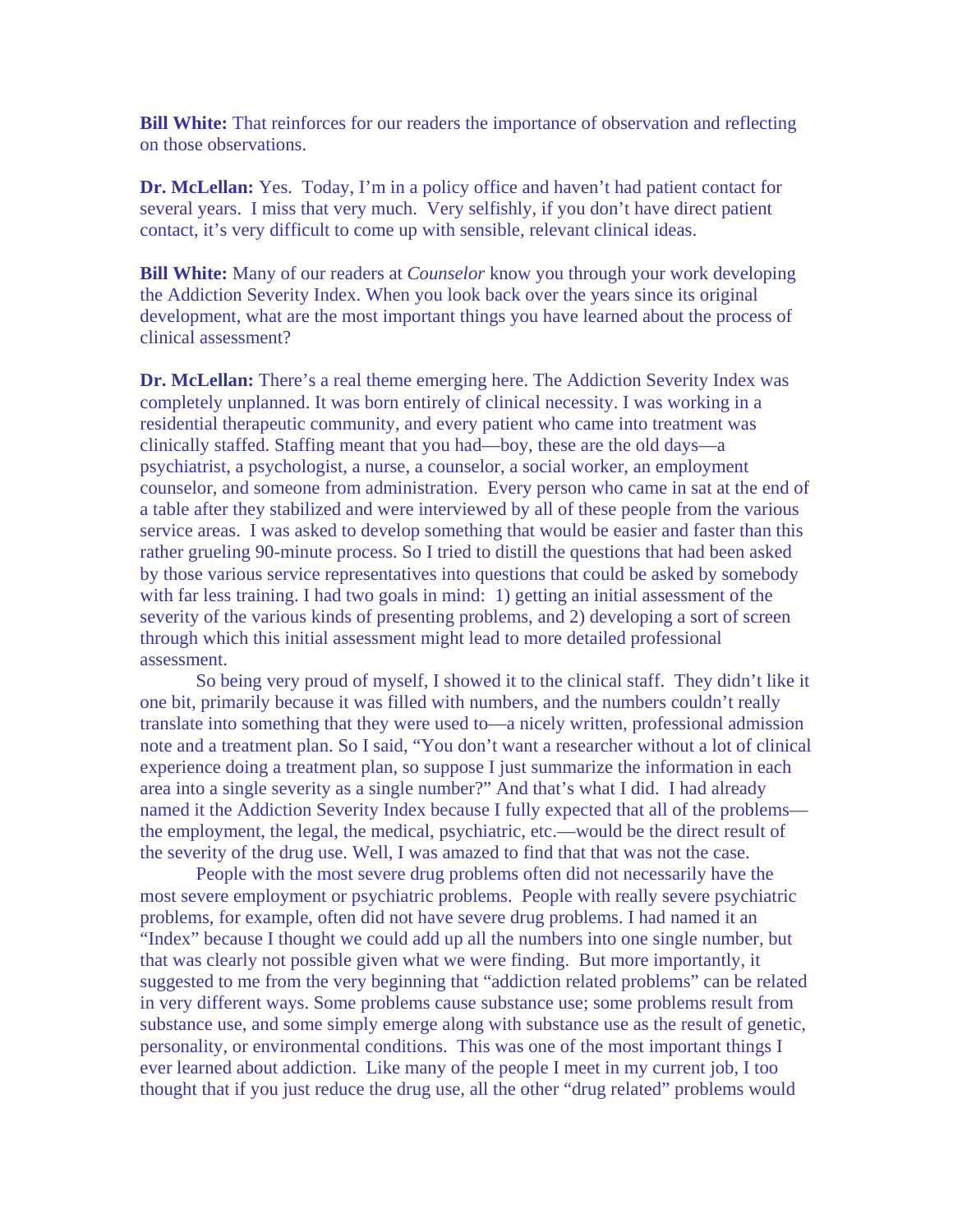disappear. This was, and still is, a very naïve view. Worse, it has been a very big force in the way the original—and some of the existing—treatment programs were conceptualized, designed, funded, and evaluated.

**Bill White:** You have challenged the field to make addiction treatment more attractive and engaging. How might addiction professionals working in local treatment programs contribute to that goal?

**Dr. McLellan:** I do think treatment has to be more engaging, but I also have to first say that it's quite easy for a guy who's sitting at a desk here in Washington to start making pronouncements about what clinicians working every day with very difficult patients ought to do. I do know that none of what I am about to say is easy to do.

 I've spent my whole career looking at all of the kinds of things that have been tried—at least in this country—to reduce substance use problems, and treatment is by far the best. So my whole goal from early on has been to find ways of getting more people into treatment and keeping people who are already in treatment, in treatment longer. With that proviso, let me begin by saying that the nature of most existing addiction treatment has not been particularly attractive to most of the individuals who could benefit most from it. That is not my opinion; that is just simple fact. We have between 23 and 25 million people with diagnosed substance use problems in the country, and on any given day, there's maybe 2 to 2.5 million of them in treatment. So only one-tenth of those with a diagnosed illness are receiving care. More importantly, that 10 percent is by no means representative of the rest of the 25 million people. They're the most severe. They're the most chronic and difficult. Most of them have been forced into treatment. Further, they're in treatment that is typically segregated from the rest of healthcare. So I don't see this as the best way to attract more people into treatment or to keep patients in treatment longer. We have to find ways to make treatment more attractive and effective for this larger population.

**Bill White:** Tom, do you see a day when addiction counselors will be working in a wide variety of settings outside of specialized addiction treatment?

**Dr. McLellan:** Yes, I do. In this policy environment that I'm in now, one of the emerging themes is integrating addiction treatment into mainstream healthcare. I know a lot of readers are going to get very worried about that. They know the bad old days when addiction was treated under the mental health umbrella and was viewed as merely a symptom of an underlying depression or personality disorder and never given the emphasis it properly required. I hope that doesn't come back, but here's the other truth: addiction treatment as a field is currently reaching only a tiny fraction of the people it should reach.

 Addiction is causing and is complicating a lot of medical disorders. Mainstream healthcare has never really paid the attention it should have to addiction related problems in the mainstream healthcare system. Meanwhile, as addiction treatment has become more segregated, budgets have been reduced virtually every year since I've been working in this field. I know of no kind of treatment, education, or public enterprise that is best when it is segregated. So we're trying very hard to bring addiction treatment—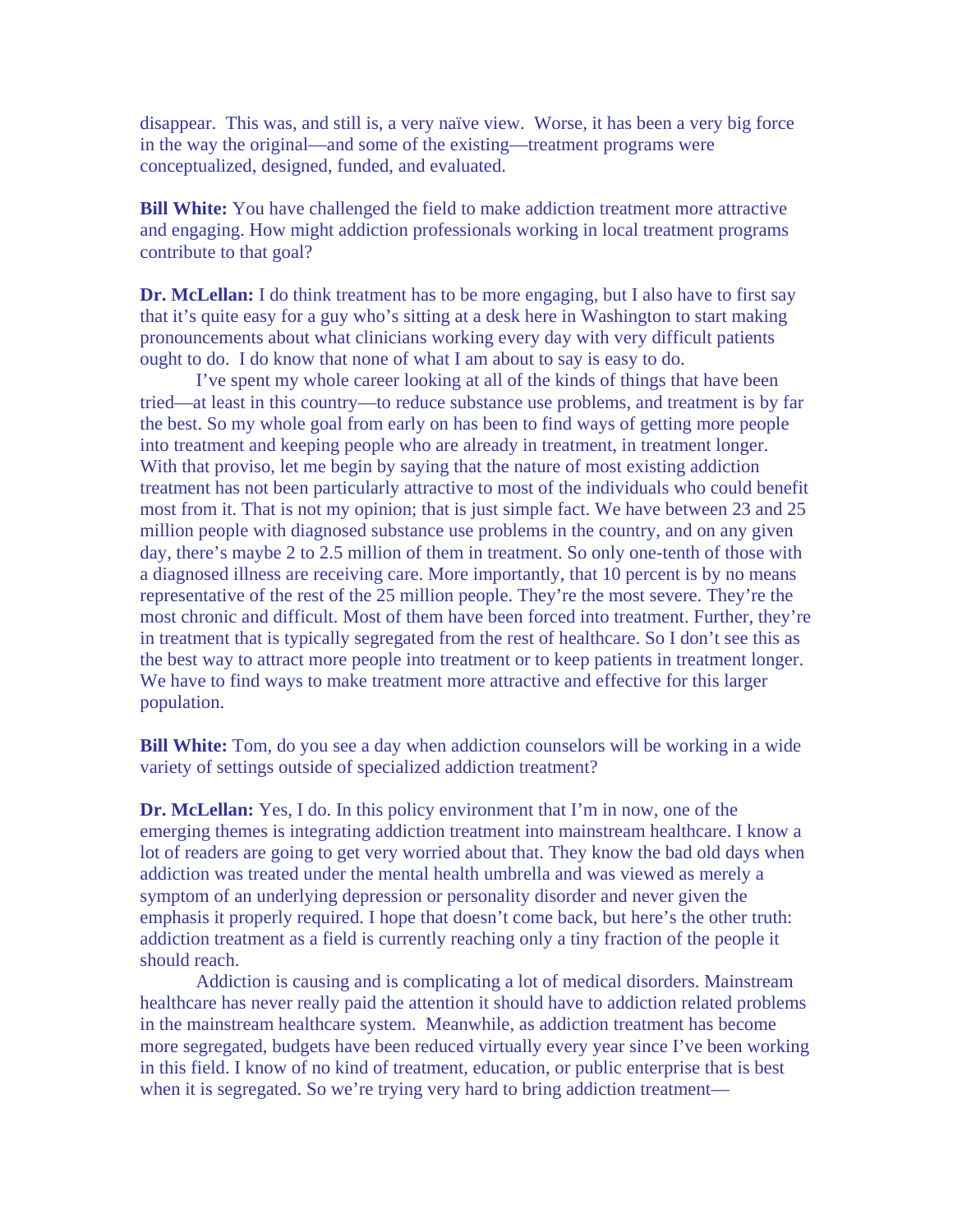particularly screening and early intervention with mild to moderate substance use disorders—into lots more healthcare settings, particularly primary care and family medicine centers. Importantly, I am talking less about "addiction," than about the less severe and less chronic forms of substance use - unhealthy use, problematic use, etc. We're trying to develop more and more varied kinds of treatments: treatments that will involve medications, treatments that will involve families, treatments that will involve whole communities. We are hoping that different types of treatments for mild to moderate substance use problems, delivered within the same context as the rest of medical care, are more attractive and engaging to those who will not even consider treatment now.

And if you're wondering if I'm ever going to get around to answering your question, in every one of these environments, there is a need for workforce. Certainly physicians are not going to do this alone. Nurses, counselors, psychologists, and social workers are going to be needed. Behavioral health disorders so complicate other health disorders that all of these conditions need to be treated in an integrated fashion. So we need more counselors and other behavioral health specialists ready to rise to this challenge. Tomorrow's counselor is going to need to know a lot more about medicine, a lot more about genetics, and a lot more about case management. It will be a quite different role in the coming years.

**Bill White:** One of the questions that you've researched that will be of great interest to the readers of *Counselor* is whether the counselor is an active ingredient in addiction treatment outcomes. Could you summarize what your research revealed on this question?

**Dr. McLellan:** The research that I did on counseling was among the more interesting chapters in my professional life. Once again, it started in an unplanned way. I was, by this time, working with George Woody and Chuck O'Brien at the Philadelphia VA Medical Center in a large methadone treatment program. Two counselors, each with a very large caseload, both quit at the same time. Their patients had to be reassigned and because time was of the essence, they were simply distributed among four other counselors. This gave us an unplanned but very real opportunity to see if the counselor made a difference in patient outcomes. Remember that all of these patients had been stabilized on methadone. All had been in treatment for at least six months. They all had had a counselor, and now, we're going to lose their old counselor and get, through what was basically random assignment, one of four new counselors. Well, it turned out that the counselors that they got really made a significant difference. Patients did reliably worse when they got changed to one particular counselor. Others assigned to a different counselor did reliably better. Turns out—surprise, surprise—not every counselor is a good counselor; and some counselors are really extraordinary.

 This early finding led to a much more systematic effort. During the rapid expansion of methadone treatment in response to the AIDS epidemic, there was a call for "minimum methadone," basically methadone alone, without any kind of counseling. This was and remains a well-intentioned effort to get this very potent medication to people who are using street opiates. So we asked, "Is a counselor really necessary?" We did a randomized controlled trial where patients got very minimal counseling—only an admission assessment—and then were brought up to a pretty conventional dose of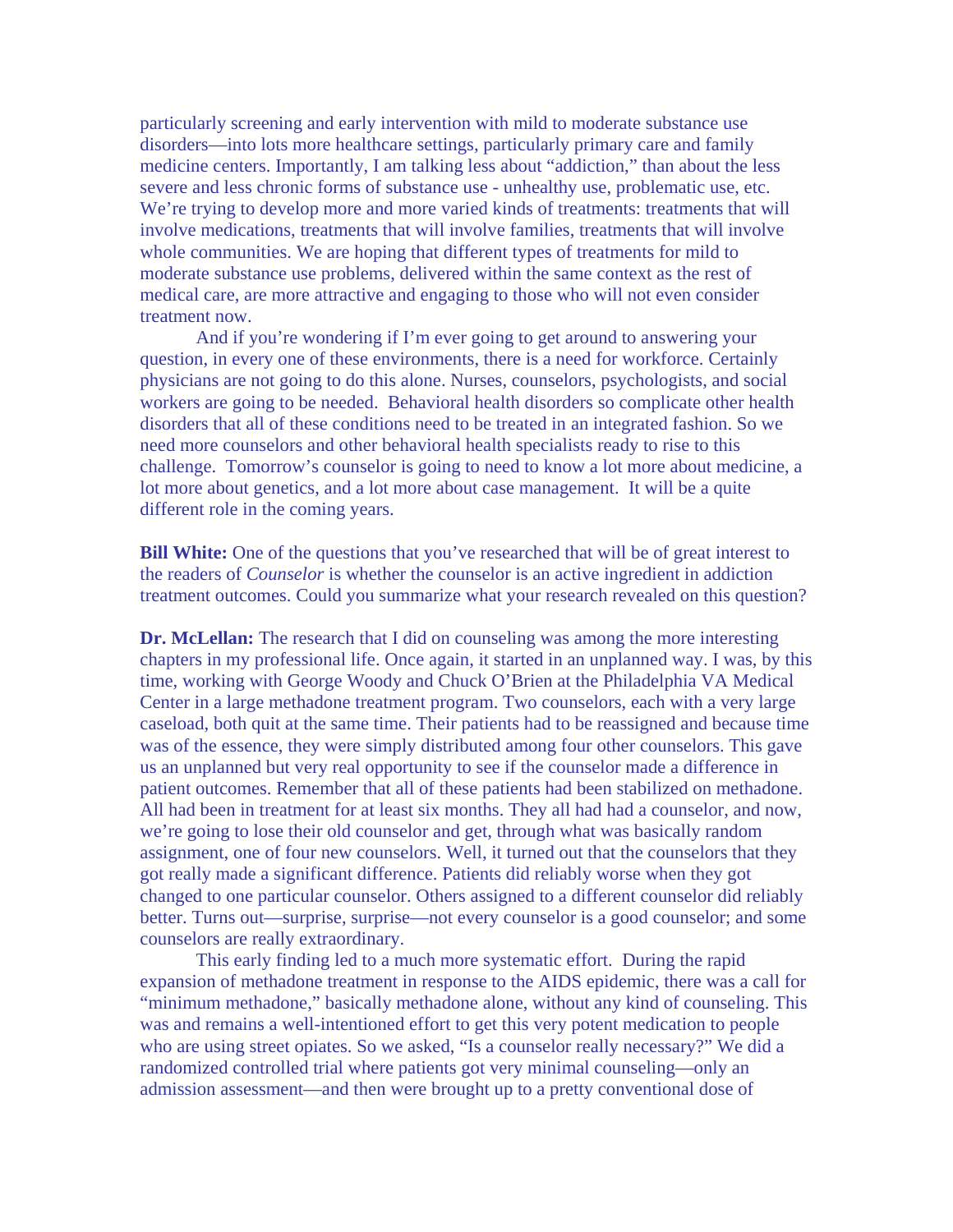methadone. A second group got the same methadone at the same dose, but they got regular, standardized counseling using the kind of model that the Johns Hopkins folks have used developed by Maxine Stitzer. The third group got the same methadone, the same counseling as the second group, but they also got access to lots of social services: employment, psychiatric, medical care. The findings on any measure that you wanted to look at were just like a dose response. Patients who got methadone alone did show improvement, but it was modest; it was minor. Many of them had to be essentially rescued and then received more counseling. The patients who got exactly the same methadone dose plus counseling did much better, and the patients who got the combination of methadone, counseling plus additional social services did the best. In terms of cost-effectiveness, it was methadone plus good solid counseling that was best.

So that affirmed for me in both clinical ways and in cost-effective ways that counseling was essential. But the other thing that's as important to say again is not everybody can be, or ought to be, a counselor. There are protocols to do counseling that can be combined with case management and information management. I'm afraid that not enough counselors are learning counseling as a profession. They're simply being thrown into it and asked to "do group." That's not counseling.

**Bill White:** You've spent much of your career assessing the relative effectiveness of addiction treatment. What major conclusions have you drawn from the treatment effectiveness research?

**Dr. McLellan:** My idea was to look at the relative effectiveness of addiction treatment versus some other illnesses that I thought the public and certainly, I, felt were really effectively treated. I thought about conditions like hypertension, diabetes, and asthma. I picked those because they were inarguably real medical conditions, and candidly, I really expected to see excellent results. So when my colleagues and I—Herb Kleber, Chuck O'Brien, David Lewis—did a literature review and looked at articles from the prior 10 years, we were frankly all amazed by it. There were so many similarities. The twin studies showed that the genetic heritability of opiate, alcohol, cocaine, and now marijuana dependence, was very similar to the heritability seen in twin studies of hypertension, diabetes, or asthma. Management problems were almost identical. The biggest ones were lack of adherence. About 50 to 70 percent of patients who are in treatment for diabetes, asthma, or hypertension don't take their medications as prescribed, don't follow through with recommended life changes suggested by their physicians. Correspondingly, the relapse rates are about the same: roughly 50 percent per year. Even the predictors of relapse were very similar: low socioeconomic conditions, i.e., poverty; poor family supports; genetic heritability; and psychiatric symptoms were all major predictors of relapse, not just in addiction, but in hypertension, diabetes, and asthma. Subsequently, I've seen studies that have shown the same thing in response to dental management.

 There are two conclusions I've drawn from all this. One, from a clinical perspective, I think addiction has much to be proud of – but also a long way to go. With far less support, far less organization, but far more use of individuals actively managing their disease (people in recovery), we've managed to have roughly the same levels of success and unfortunately, failure as other major illnesses. I think the next steps for our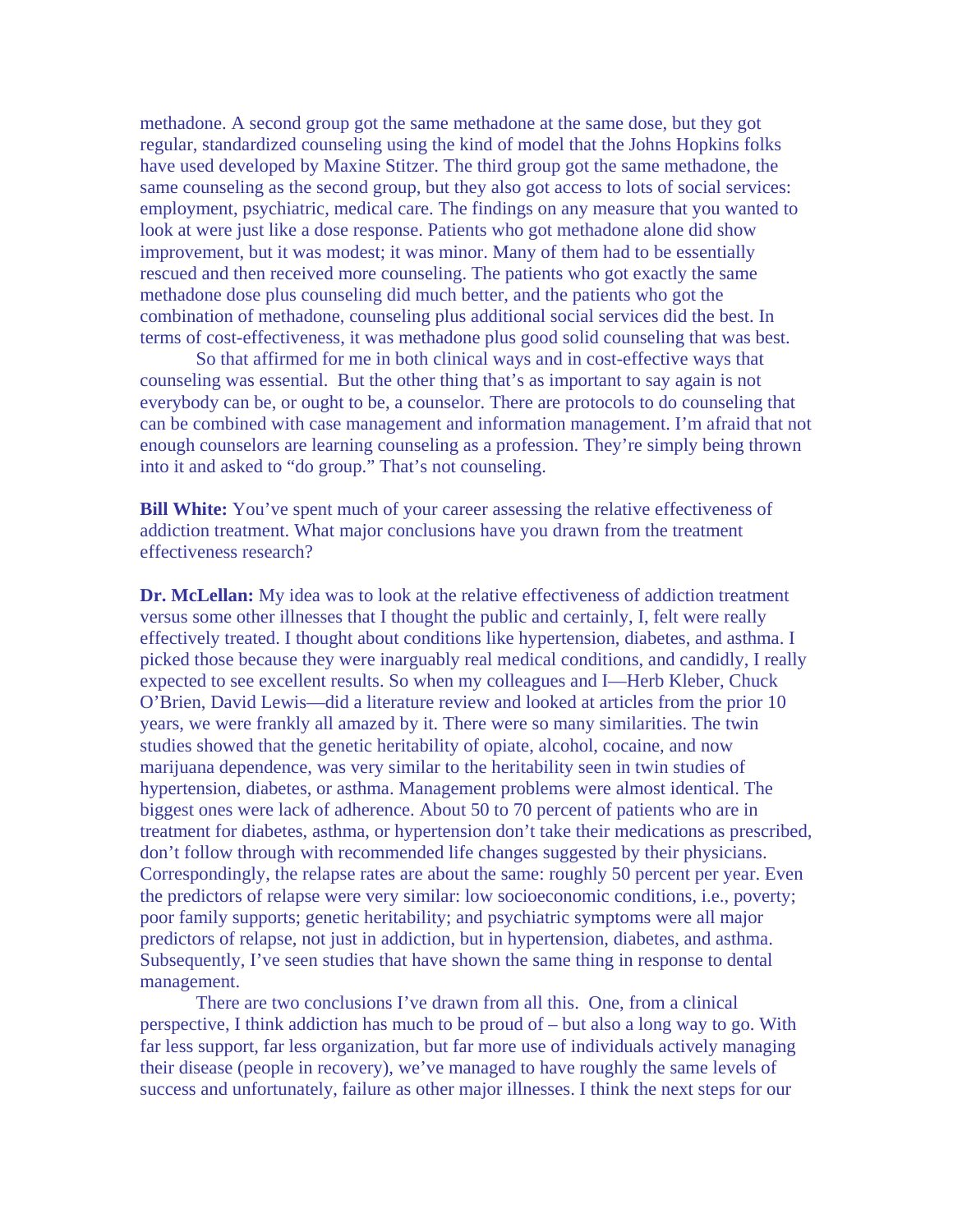field are to incorporate some of the lessons learned from the management of other chronic illnesses. The second conclusion is that guys like me have been evaluating addiction treatment in the wrong way for a very long time.

 Because addiction has been segregated, because its origins haven't been understood, because addiction causes so many social problems, it's been easy to think of addiction as a moral problem or a sin, and those who are addicted as simply criminals who need to be punished, taught a lesson, all that. God forbid you would have attractive, long-term treatments for that kind of a person. No, you want acute care, short and punitive. Better if they don't like it. Better if they learn to get discipline and take their medicine.

Well, that is not the way you treat other chronic illnesses. It's not the way you treat illnesses that don't have a cure, and I don't think we have a cure for addiction. We've had explicitly as our therapeutic goals to get people out of addiction treatment as soon as possible—to get them graduated. The rest of medicine realizes that if you don't have a cure, the best thing you can possibly do is keep people *in* treatment. I'm not talking about residential care for the rest of their lives, but keeping them engaged in outpatient treatment for at least a year, perhaps two years, where relapses are anticipated, caught early, and intervened upon directly and therapeutically. That's one of the most important lessons I have learned.

The third and final thing I've learned is not only have we been evaluating it the wrong way, the government has been purchasing it the wrong way. The government is not purchasing the kind of sustained, outpatient, continuing, multifaceted care that the evidence shows has the best results. The government spends a lot of money on short-term detoxifications not followed by any other kind of care. That is money wasted.

**Bill White:** You recently collaborated with Deni Carise and Herb Kleber to address the question of whether the current infrastructure of addiction treatment could support the public's demand for quality treatment. What were your conclusions that you drew from that study?

**Dr. McLellan:** I'm sorry to say that I have a very negative view about the current status of the United States addiction treatment infrastructure—particularly the infrastructure in the public treatment sector. I want to hasten to say I don't hold the treatment professionals responsible for this state. I hold the government and the public responsible for this state.

 We have brief interventions to intervene early in the development of substancerelated problems that are very clinically effective and cost-effective. We've got medications for opiate, alcohol, nicotine, some indications for cocaine, not much yet for methamphetamine treatment, but we've got good medications. We have many evidencebased therapies that require sophisticated therapists, but that can have enduring benefits. These are not simply my opinions but facts based on two decades of very good research.

Well, the average treatment program in this country simply cannot implement most of those treatment ingredients. Most do not have a doctor so medications are out. Most do not have integrated information systems, and there are government regulations that prohibit exchange of information between addiction treatment and the rest of healthcare, so case management and information management is very difficult. Most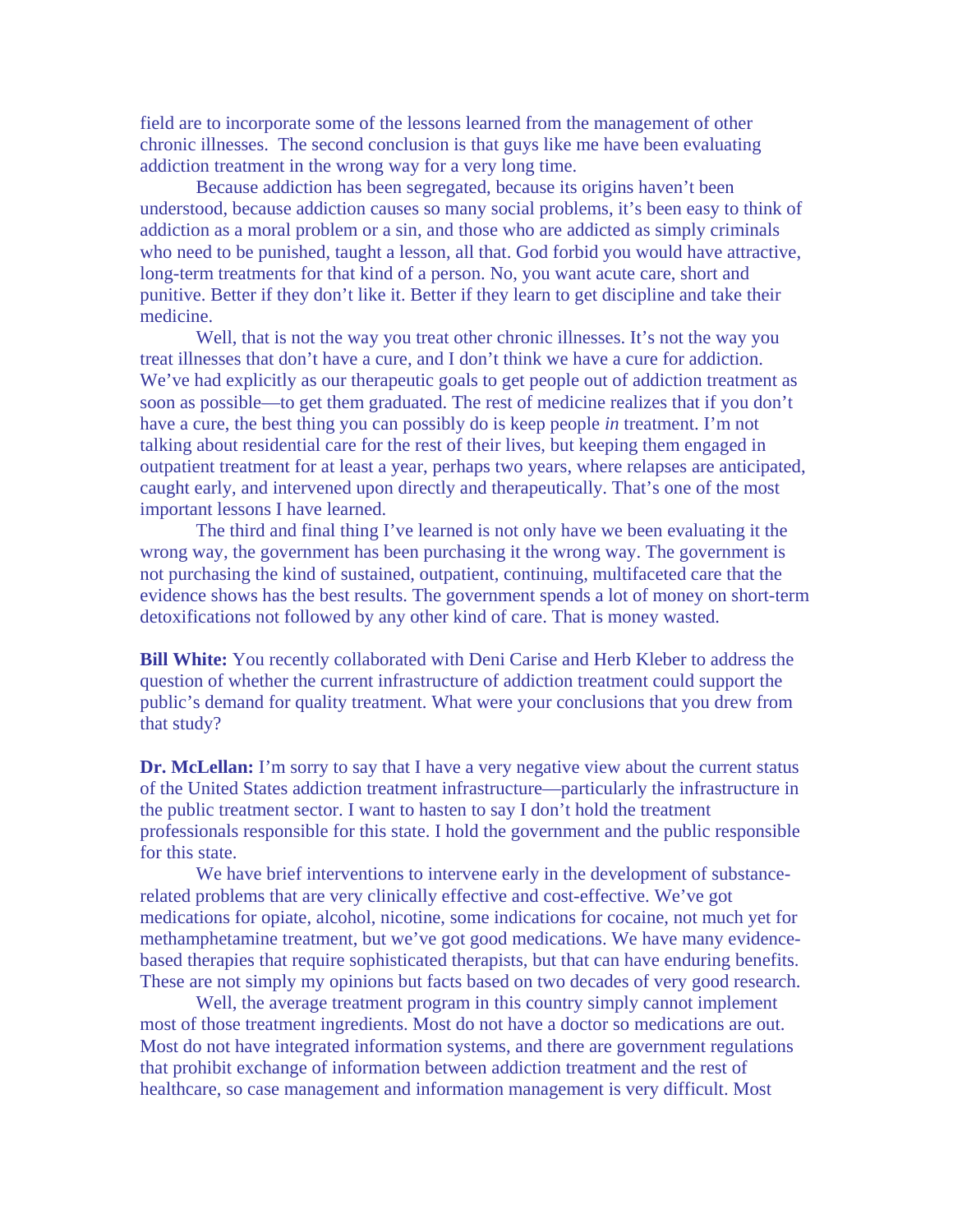treatment programs don't have a workforce that's been adequately trained and clinically supervised. Worse, because of contemporary funding constraints, I'm sorry to say I don't think significant upgrading of training or clinical services is going to happen in these programs, again, in some significant part, because addiction treatment is segregated from the rest of healthcare financially, administratively, and in terms of regulations and information.

I do think it's going to be a difficult transition, make no mistake, but I think ultimately the future of this field is to become part of the rest of healthcare. By the way, I'm not saying we should become integrated simply because it's time for the rest of healthcare to do the addiction field a favor or even because it's the right thing to do although it is the right thing. No, I think integration of mental and substance use care into the rest of healthcare is one of the biggest favors we will ever do for mainstream healthcare in this country. Truly integrated healthcare will produce far better and far cheaper healthcare generally, and particularly for the many millions of people who currently have a range of untreated substance use disorders.

**Bill White:** One of the issues that has dominated many discussions in this past decade is the whole issue of the gap between clinical research and clinical practice as one dimension of this larger quality of treatment issue. What are your current views on the issues related to that gap between research and practice?

**Dr. McLellan:** Well, I think there's no doubt about it. Elizabeth McGlynn from RAND published a study a few years back showing that in terms of integrating evidence-based practices—that is, clinical practices that research has shown to be effective—the treatment of alcoholism ranked among the lowest of all the medical treatments studied (she was not able to study drug abuse treatment). Of course, there is a research to practice gap in every healthcare disorder, but the gap is bigger and wider in the substance use field. Once again, I have to say I think it's partly a function of segregation.

While much of the addiction treatment system is segregated from the rest of healthcare, most addiction researchers are very integrated into mainstream academic healthcare settings. So the medications, therapies, and other interventions are generally developed in more academic, full-service environments, often with better trained staffs and research infrastructures to back them up. That kind of infrastructure just isn't available in the mainstream field, and thus many of the treatments that are studied and shown to be effective simply won't fit in the "real world." So who do we blame for this—the researchers for working under very good conditions; or perhaps we should blame community treatment providers for working in much more difficult situations? Neither of these makes sense. We need to put infrastructure dollars into the kinds of treatment interventions that have the best results. Isn't that what they do in the treatment of other illnesses?

**Bill White:** I was really struck by one of your recommendations to enhance the quality of addiction treatment resources. You recommended that addiction treatment be formally declared a distressed industry to bring additional resources to support workforce development. What do you think are some of the most important next steps for workforce development in the field?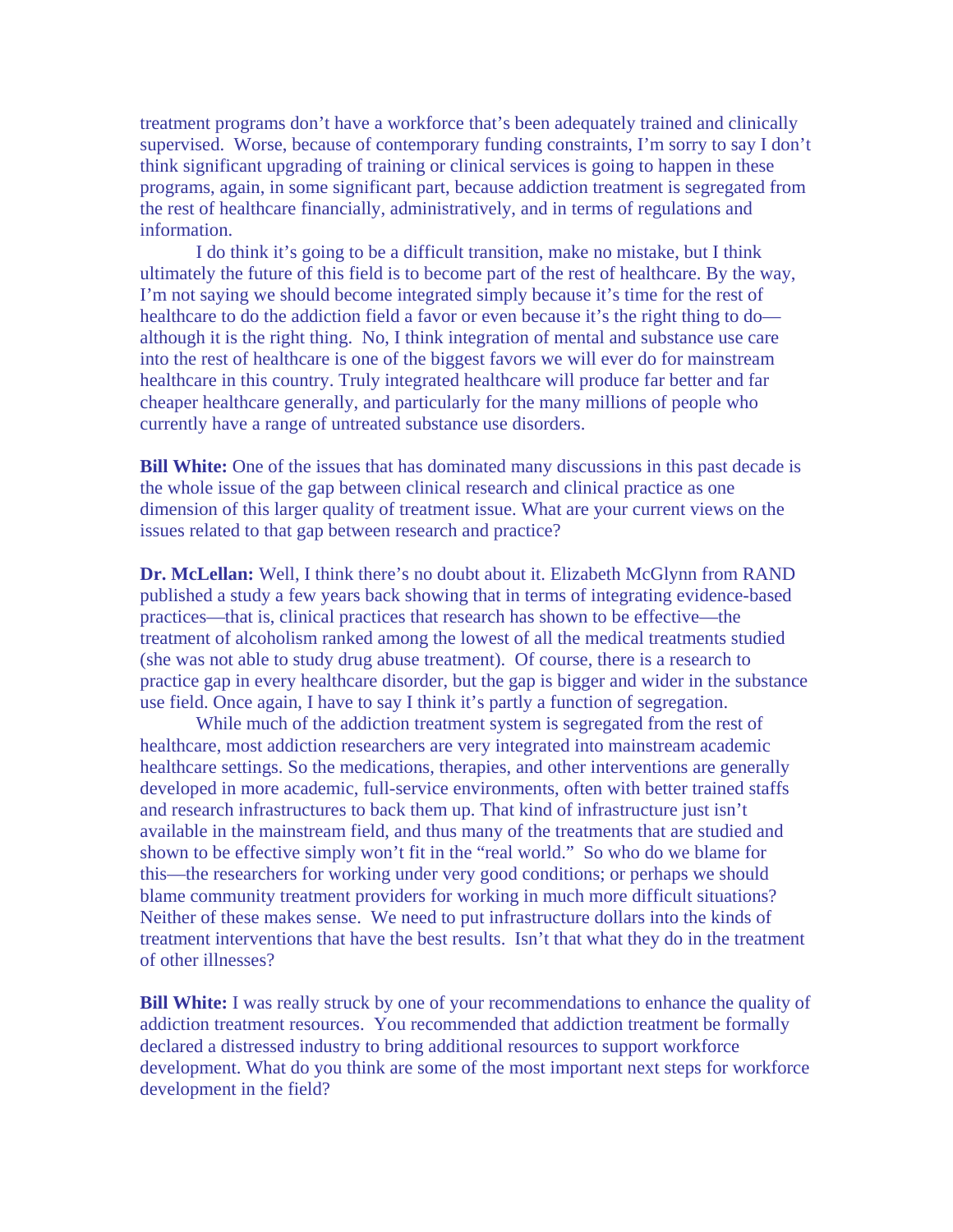**Dr. McLellan:** This is not an opinion; this is a fact. We don't have near the number of trained professional counselors, social workers, and psychologists working in the addiction field that we need right now. Second, a significant proportion of those people who are working are at or near the retirement age. Third, we don't see new people standing in line to enter this field. That's not all; the problem is going to be even worse because, as I've said repeatedly throughout this interview, the future is integration into the rest of healthcare. So not only will we need to retain the professional skills and professional knowledge about substance use disorders that we've acquired over the last several decades and impart that to new people, we need to also upgrade our training. Counselors need to know much more about the genetics of addiction so they can explain to the families and the patients some of the origins of these illnesses. Case management skills are going to be necessary. Fundamental knowledge about medications as well as knowledge about, and ability to describe different kinds of treatments are all going to be important skills.

 The labor department, who we're now working with, is responsible for the training and development of workforces. In the past in this country, the declaration of an area of commerce that has particular importance for our society and has suffered workforce problems (e.g. electronics, alternative energy, farming, etc.) has been associated with an infusion of new money, new training programs, new credentialing, and skill development programs all from the Department of Labor. Those kinds of interventions have been responsible for some of the dramatic developments in the electronics and farming industries in this country. I think they ought to be brought to bear in the behavioral health field, particularly addictions.

**Bill White:** I've acknowledged the article that you, David Lewis, Charles O'Brien, and Herb Kleber published in the *Journal of the American Medical Association* in 2000 on addiction as a chronic disease as a historical milestone in modern thinking about addiction treatment. What progress have we as a country and a professional field made since 2000 on our understanding of addiction as a chronic disorder requiring sustained recovery management?

**Dr. McLellan:** I don't think we're anywhere close to where we should be in terms of accepting addiction as a chronic illness, and—more important than anything else—acting on those expectations. In my current role, I am surprised virtually every day to meet people in highest levels of government agencies that work in the drug arena that have never imagined that addiction has public health implications. They think of it entirely as a criminal justice issue.

 They say, "Well, if it's an illness, it is one brought on by the individual" or "If it is an illness, it's not a *real* illness." They don't understand that most illnesses in this country, particularly chronic illnesses, *are* brought on by the behaviors of those who ultimately contract the illness. Adult-onset diabetes, hypertension, asthma, tooth decay, lots of them are brought on by behaviors combined with genetics, and they produce really significant public health conditions that are unambiguously treated in healthcare settings.

Perhaps worse, I here lots of people who are working in the addictions field say the words "addiction's a chronic illness," but they keep doing the same acute care kinds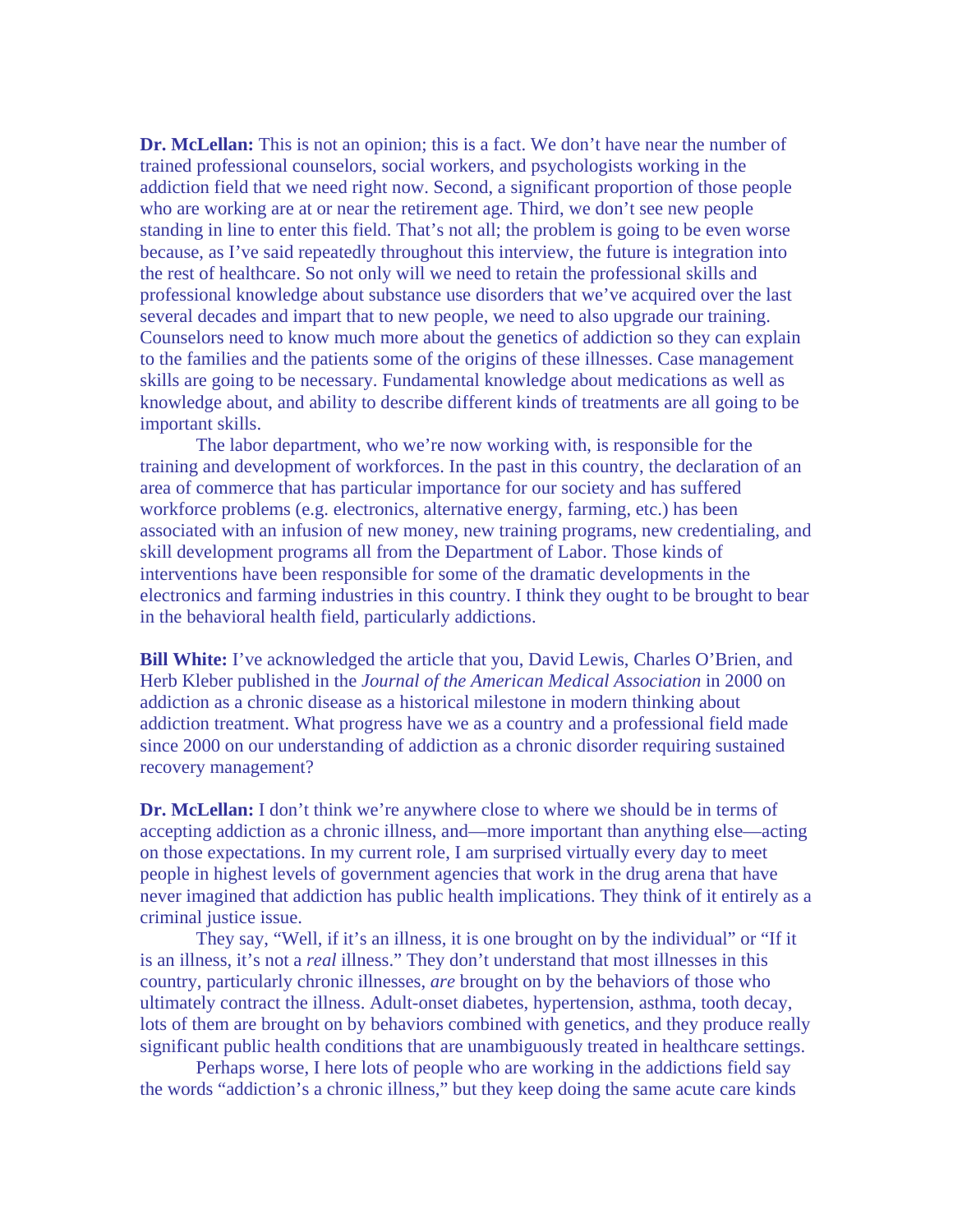of treatments and addiction researchers keep evaluating the effects of addiction treatment with 12-month post-treatment outcomes. Insurance coverage for addiction treatment has finally begun to realize - as a result of parity legislation and now through the Healthcare Reform Act - that addiction ought to be managed the same way, in the same kind of an environment, with the same kind of clinical information exchange as other chronic illnesses.

**Bill White:** If we really did treat addiction as a chronic disorder, how would the current role of the addiction counselor change?

**Dr. McLellan:** Despite all the problems we have in our field and all the things we need to develop, we have one of the best fundamental models for the treatment of a chronic illness that you're ever going to see. The addiction field has learned to integrate criminal justice interventions where necessary with therapeutic interventions, and that is a very important part of maintaining public health and public safety. Second, we have some of the most cost-effective and lasting recovery-oriented interventions that I know about in medicine. We found ways to get people who are recovering from addiction to work with others who are just entering or just thinking about entering recovery. I can't think of a more cost-effective model for maintenance of treatment effects, and we are now seeing treatments for other chronic illnesses incorporating peer-led continuing support. So all that is something we should be rightly quite proud of.

 Recovery-oriented systems of care are starting to emerge in many places as they are now in Philadelphia and the state of Connecticut. As far as I'm concerned, they offer a very nice model for how you should treat other chronic illnesses in a cost-effective manner. With that said, I think people with behavioral health experience—counselors, social workers, family counselors, psychologists—who learn about addiction and learn about the methods to manage it through combinations of medications, family involvement, peer involvement, monitoring, and social supports are going to be invaluable, not just to the treatment of addiction, but to the treatment of chronic illness generally.

**Bill White:** It is interesting to me that at this late stage of the field's development, we are just getting around to defining recovery. You led the effort by the Betty Ford Institute to assemble a consensus panel to create a working definition of recovery. What would you say you've learned from that process?

**Dr. McLellan:** I think one of the more satisfying things I have been part of in my career was the effort by the Betty Ford Institute with a lot of other professionals—including yourself, Bill—to take on the task of defining recovery, not for the person who's in recovery, but for the great majority of the world who don't know anything about it and often have misgivings and misunderstandings about the concept. It was challenging to develop a succinct way of presenting what is a very complicated concept. I took three lessons from this experience.

First, there is no single way to get into recovery. That was a lesson I learned from you Bill. The most popular and storied way of getting into recovery is through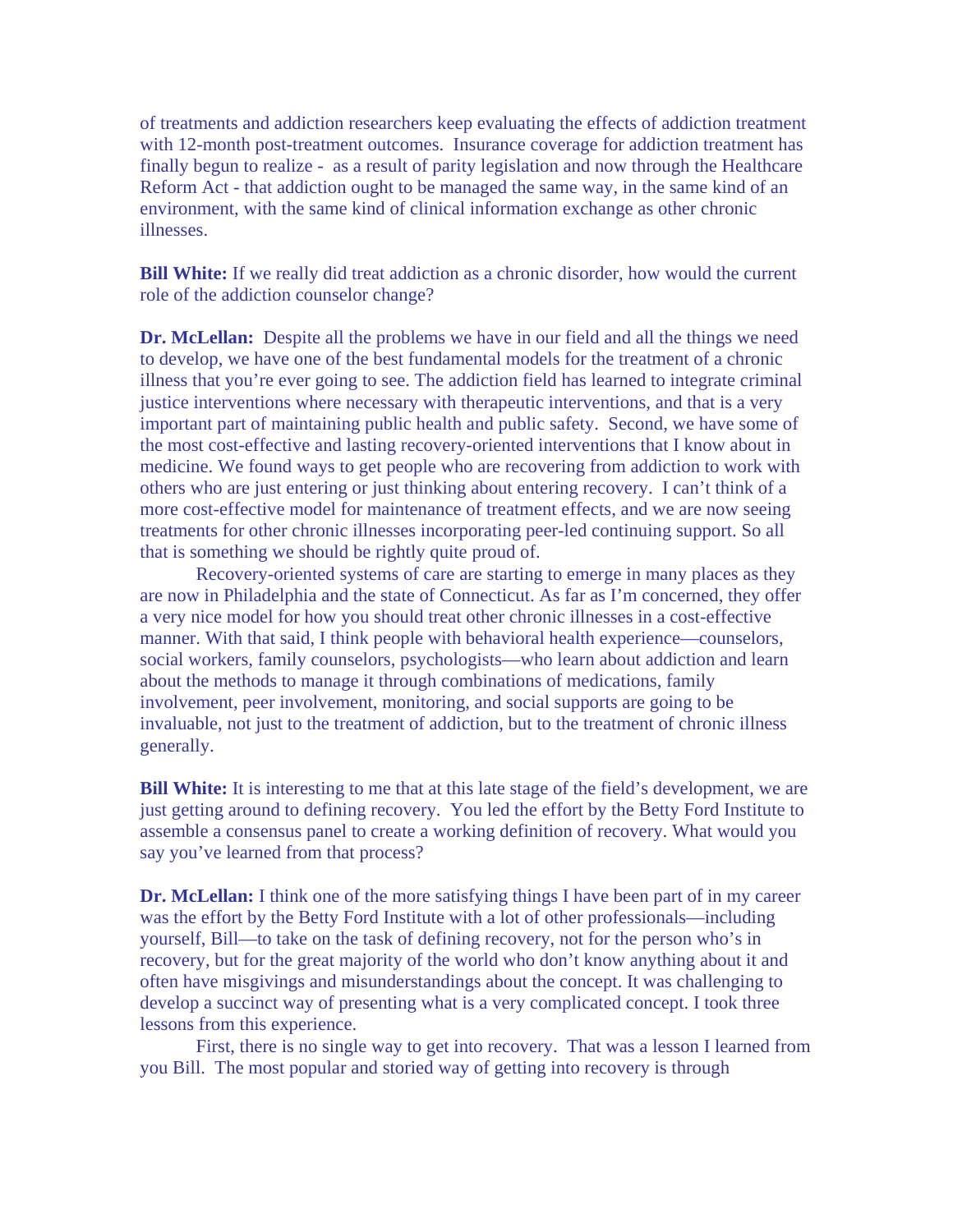involvement in a 12-Step program. It remains one of the staples of our field, but it's not the only way.

Second, abstinence is necessary but not sufficient. People who simply don't drink but continue behaviors and attitudes that are associated with an addiction lifestyle are not going to be abstinent for long as far as I'm concerned.

Third, probably more important than anything else, is that recovery is not only achievable, it's downright expectable. There are, according to the Faces and Voices of Recovery, at least 20 million people today who consider themselves to be in active, stable recovery, and the public at large has no idea about that. Too many think that addiction is a lost cause. They think that there's no real hope, and unfortunately, it's because they don't know that they are quite literally surrounded by people who are in recovery but don't talk about it every day. This is one of the things that we want to make clear to the public: that recovery is not only possible, it's expectable, and it should be the goal of every treatment episode. Having a solid, well supported recovery community is a tremendous resource for any community and any family and any individual.

**Bill White:** Were you surprised at the international interest that the Betty Ford Institute recovery definition consensus generated?

**Dr. McLellan:** Actually, no. Once you have a definition that people can agree on and can measure in sensible terms, the hardest work is done. I was quite certain that this process of defining recovery would be well worth the effort, and it has been. Countries all over the world are interested in adopting the definition or some variation of it. More important than adopting the definition—although I think that was the necessary first step—they're developing strategies to bring recovery into much broader reality. That's what's been really gratifying about this work. It gives hope to people who really don't think there is any hope. When they hear that 20 million people were in the same situation as they were in, that there are a lot of different ways to get into recovery, and that there are a lot of very willing people who can help them do it, that instills hope at the individual, family, and community levels, and hope is the one thing this field desperately needs.

**Bill White:** The current call to transform addiction treatment into recovery-oriented systems of care seems clearly an outgrowth of much of your work. Do you see this current focus on long-term recovery as a sustainable movement as we go forward?

**Dr. McLellan:** I do. I think recovery is first understood from a clinical perspective but what will sustain it in the public perspective are the financial, public health, and public safety benefits. Sustainable recovery is what makes treatment and initial care worth it. Because of this, it follows that we need systems that will sustain the recovery process. Good treatment without the additional personal and social investment in sustaining continuing recovery is like having a damn good junior high school education—very important but not near enough to make it in the world. Just like education, we need to make it clear to individuals, families, and the public at large that short term, quick fixes or simply physiological stabilization is necessary but not nearly sufficient to manage substance addictions.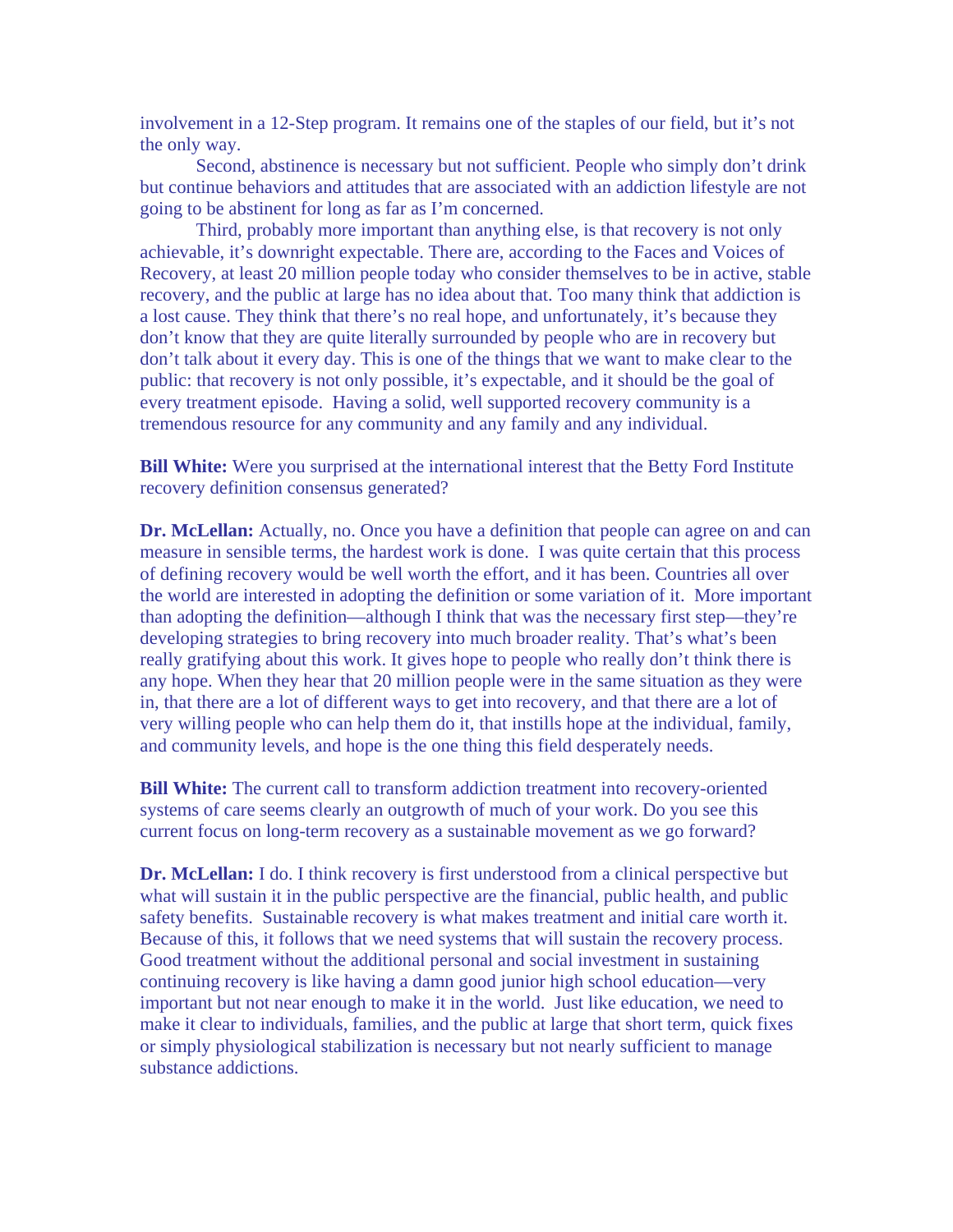But I think you are right to emphasize not just recovery but also the recovery *system of care*. We have always had charismatic individuals who could bring individuals into recovery—wonderful, but not adequate. We need systems that can be created and implemented and managed at the community level that will make recovery an expectable outcome of becoming sober and beginning a new lifestyle. I think it's going to be one of the most cost-effective kinds of infrastructure development that we will do in this country.

 As we begin healthcare reform, addiction treatment will be quite dramatically effected. Addiction treatment will be part of the rest of medicine. A very realistic question is what will happen to the federal Block grant? My own view is the federal Block grant ought to remain, and that it ought to be more directed toward building and sustaining recovery-oriented systems of care. As individuals get interventions and initial primary care through the mainstream healthcare system of the future—and that care is reimbursed through Medicaid—they will hopefully get a kind of care that they've never had before, *but they won't be cured*. What they'll need is places they can go following that initial care where they can get recovery support services: peer support services, parenting skills, drug free housing, help with job transition or job placement, family support services. That's what I'm hoping the Block grant will be used for.

**Bill White:** Many people working in the addictions field draw upon experiential knowledge related to their own personal or family addiction recovery experiences. You have been quite public about how addiction recovery affected your family. How has this experiential knowledge influenced your work in the field?

**Dr. McLellan:** Anybody that has a particular kind of a disease in their family is more acutely aware of the research in that field and new interventions or proposed interventions or medications, and that's been the case with me. I have worked in this field for 35 years, studied all parts of it. Not only that, through my whole professional life, I have been surrounded by some of the best professionals in the field. But with all that going for me—knowledge, contacts, and benefits that most Americans do not have access to—I found myself almost completely lost when members of my family first got into trouble. Because I am painfully aware of just how devastating addiction can be when it strikes your family, I have been working with lots of my colleagues for the past several years to translate what we are learning from science into practical knowledge and skills and supports that can be used by parents, families, and communities. The good news is that lots of researchers in this field have turned to this type of translational activity, and there are an increasing number of parent groups and community organizations that are coming forward to demand better and more practical interventions and skill development.

**Bill White:** On August 10, 2009, you were sworn in as the Deputy Director of the White House Office of National Drug Control Policy. What enticed you to leave the Treatment Research Institute and assume this role?

**Dr. McLellan:** I had had a fairly public loss in my family as a direct result of addiction, and that, combined with a very persuasive telephone call from Vice President Biden, led me to believe that maybe I should leave what I really loved doing and the people that I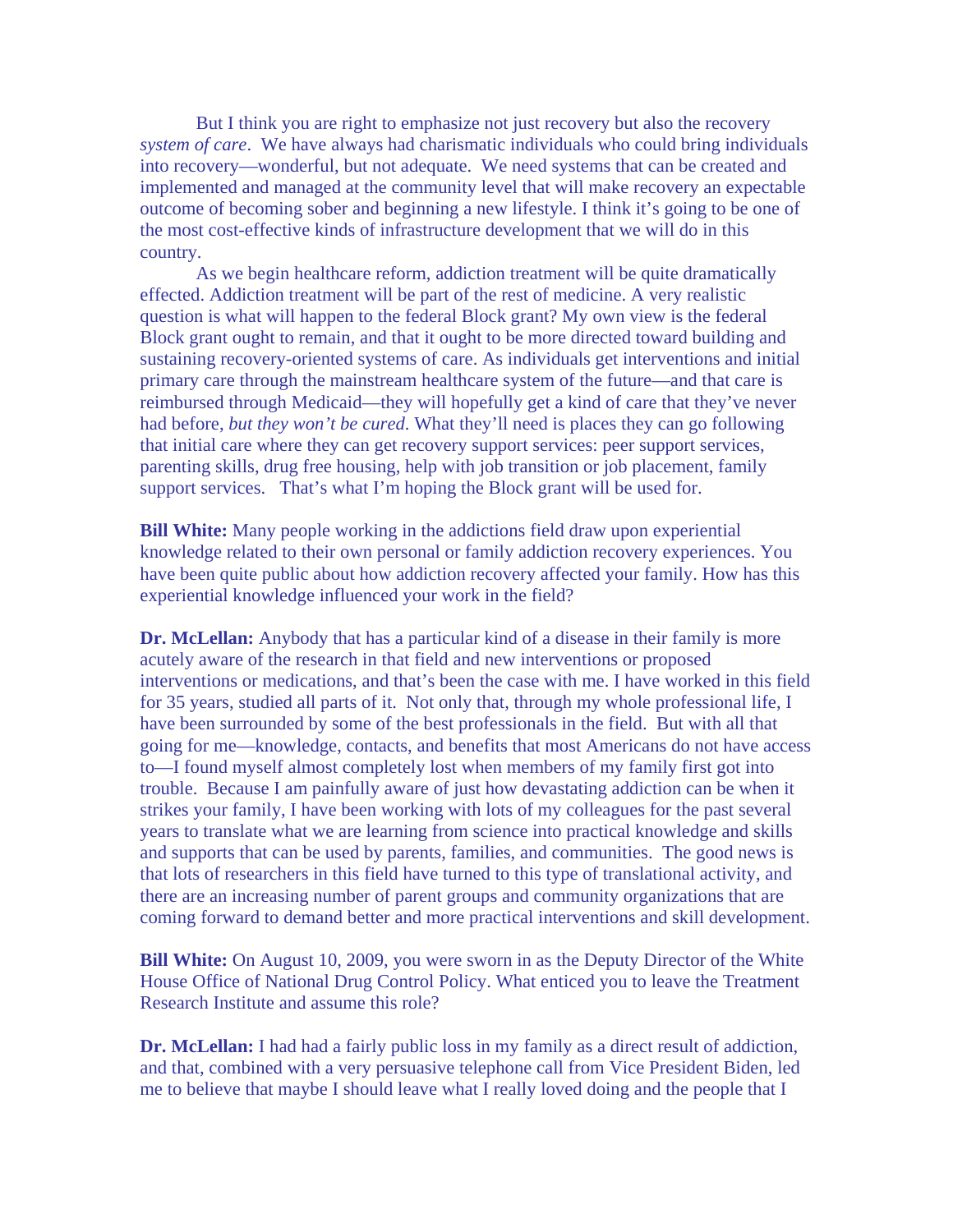loved working with to see if I could help this administration make a contribution to the field at a policy level. I have to say it's been a forced fit to put me in a policy environment—and this will come as no surprise to those who have worked with me in the past. I am an impatient guy, I favor a "ready – fire – aim" approach and government is much more of a "ready – aim – aim – aim…" environment. If you think research or clinical work requires patience, oh baby, try national budget-making, priority setting, and consensus building in the context of pitched ideological battles, suspicious federal agencies, and intensely invested private interest groups! I do know that our Director, Gil Kerlikowske, has really improved the morale and function of ONDCP, and we have unprecedented support and involvement from the Vice President's office. Day to day, it's like walking through jello, but I think we have a shot at really helping people in the long run. I miss terribly the puzzles and excitement of investigation and discovery with my friends at my old job.

**Bill White:** Could you talk about how you have tried to influence the future of addiction treatment through this role?

**Dr. McLellan:** First, it's clear that addiction at a policy level now is predominantly considered a criminal justice issue and thus managed by Departments of State and Justice, and by various law enforcement branches within those agencies. While they're all doing a very good job, I was surprised to find that many of my colleagues in these agencies are unaware of the new developments in prevention, intervention, treatment, and recovery. So, what I have tried to do is enhance their knowledge and help them with some new tools to add to what they are already doing. Thanks to the leadership of Gil Kerlikowske I think we have already formed some really good functional partnerships between what is called the "demand reduction" side of addiction policy and what is called the "supply reduction" part of addiction policy.

Second, I have tried to move addiction integration forward. Despite the pervasiveness of addiction problems, they seem to be hidden under rocks, under rugs, and behind doors. And yet, substance use problems affect every part of mainstream society from education to business to healthcare, criminal justice, and welfare. Part of my role here has been to help those in policy positions see that they will never get a handle on healthcare reform, prison reform, sentence reform, welfare reform, or educational reform if they don't address substance use issues. My sinister plot for insinuating this issue into mainstream policy is to show them that attention to substance use issues within their own areas will help them develop far better policies and programs—that attention to substance use issues will help them reach their own goals in a much better way. We can add value to the rest of mainstream society. Substance use and addiction as an issue needs to be part of mainstream society, not shoved off to the side.

**Bill White:** You recently announced that you will be leaving ONDCP at the end of September. What factors led to this decision?

**Dr. McLellan:** It really boils down to two things and neither of them have anything to do with either my current position or with the staff or leadership of ONDCP. I am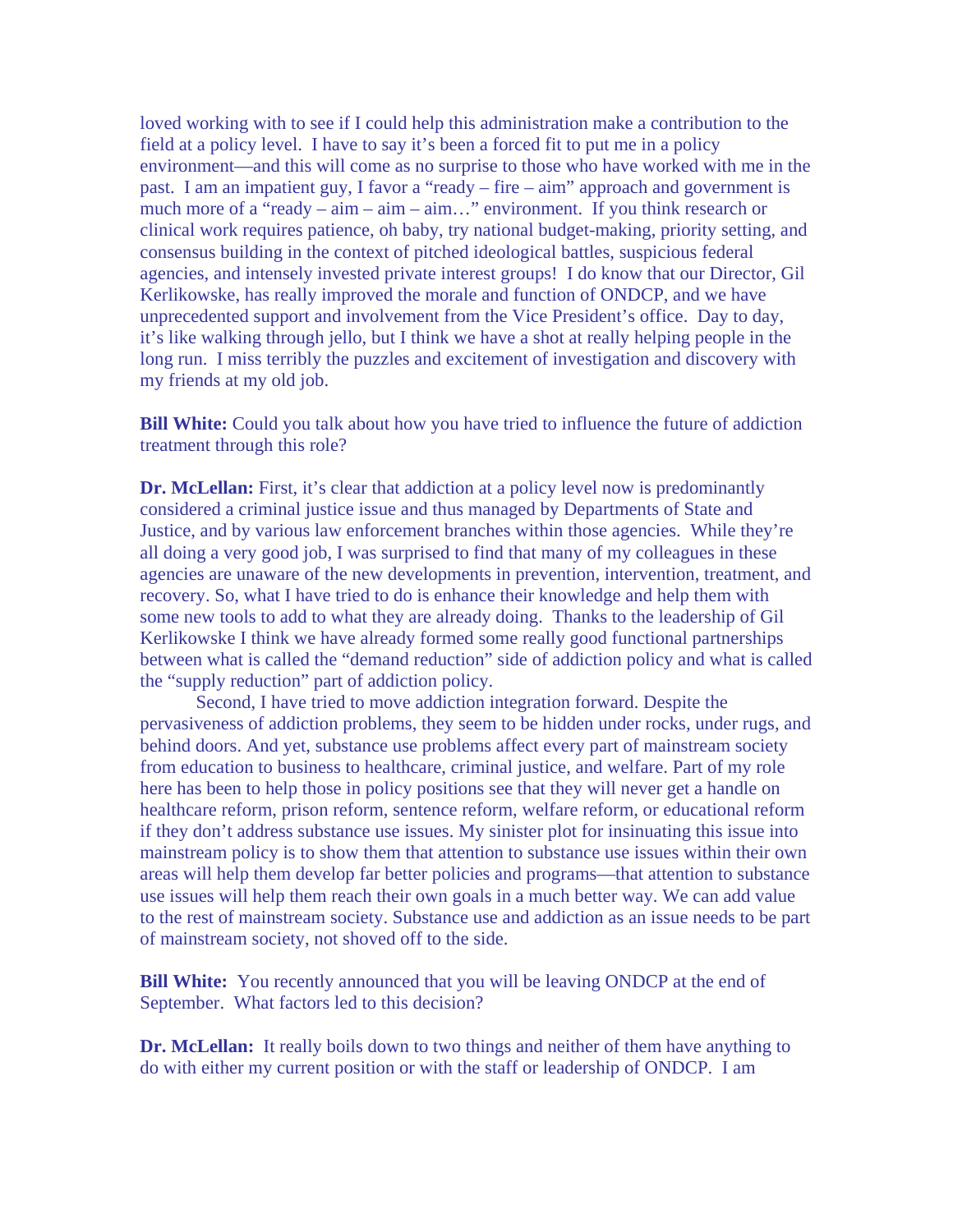honestly very proud to have served with these people and I can say they are as committed and diligent a group as I have ever worked with.

The first factor in my decision is that I think much of what I can do has been done with the passing of the Parity and the Healthcare Reform Acts. Thanks to the work of many, many people working in and with government we have an unprecedented future for the substance use prevention, early intervention and treatment fields. That legislation will bring our issue directly into the mainstream of healthcare and while it will not be smooth or easy, addicted people will have opportunities they never have had. While the legislation, regulation and money to bring this came from the hard work of many in the federal government, the actual translation of how these opportunities will emerge, will *not* come from federal government – it will come from the innovation and dedication from public and private groups in our industry. I want to be part of the innovation and creativity that I think will generate from within and outside our field over the next decade. New solutions will be developed by people already in – but also people that are now outside our field. Those ideas and opportunities will be tried at the community level and those that show benefit will become incorporated while old ways and new ones that don't work will be discarded. I think that is the way it should be and I would like to play some part in those efforts at the grass roots.

The second factor is simply that government processes do not suit my personality. I do not like the partisanship and institutional defensiveness that I see in so many places in government. Both these factors combine to turn issues where there is an empirical answer into a political or populous decision. The answer to "What does  $2 + 2$  equal?" does not take a committee or a vote; and regardless of public support or outcry – it is simply the correct answer. Researchers spend their lives looking for correct answers and I like industries and environments that foster that process.

**Bill White:** There is considerable interest in what activities you will pursue after leaving ONDCP. What are your immediate post-ONDCP plans?

**Dr. McLellan:** I really do not know what I will do when I leave. I want to take some time and think about things. I will not make any decisions for at least  $2 - 3$  months while I do some relaxing, reflecting and soul searching. I do not want to retire – but I do want to regroup and reorient. Government has disappointed me but it has not decreased my optimism. There has never been a better time to be in this field and I look forward to finding a useful opportunity to contribute for another ten years or so.

**Bill White:** Are there any final messages you would want to convey to frontline addiction professionals across the United States?

**Dr. McLellan:** My final message to counselors and other addiction professionals would be that your work is critically important. Our field has turned a corner, and we are beginning to become integrated into mainstream society. And it's your work that is making that possible.